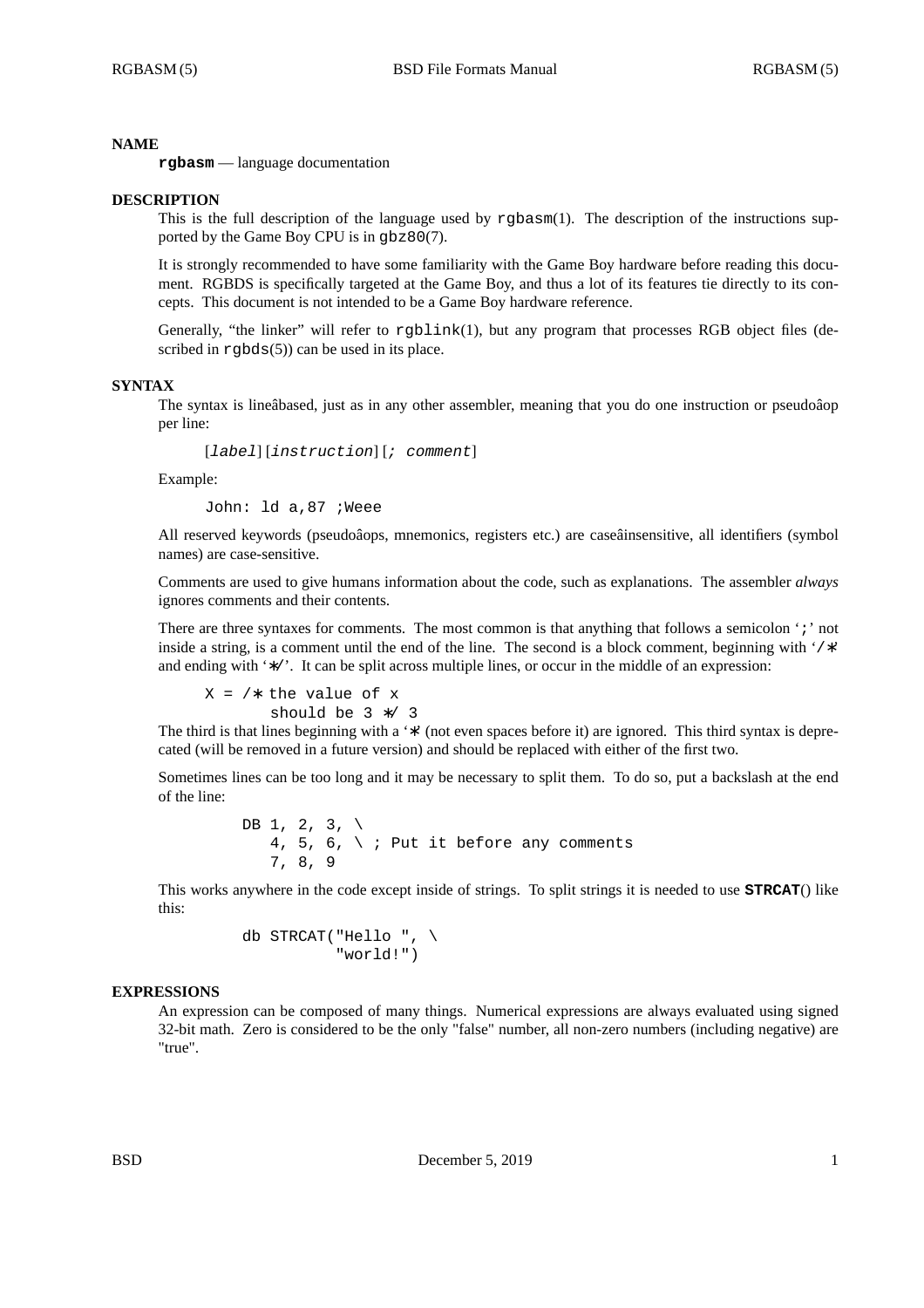An expression is said to be "constant" if **rgbasm** knows its value. This is generally always the case, unless a label is involved, as explained in the **SYMBOLS** section.

The instructions in the macro-language generally require constant expressions.

# **Numeric Formats**

There are a number of numeric formats.

| <b>Format type</b>  |      | <b>Prefix</b> Accepted characters |
|---------------------|------|-----------------------------------|
| Hexadecimal         | \$   | 0123456789ABCDEF                  |
| Decimal             | none | 0123456789                        |
| Octal               | &    | 01234567                          |
| Binary              | $\%$ | 01                                |
| Fixed point (16.16) | none | 01234.56789                       |
| Character constant  | none | "ABYZ"                            |
| Gameboy graphics    |      | 0123                              |
|                     |      |                                   |

The "character constant" form yields the value the character maps to in the current charmap. For example, by default ( refer to ascii(7) ) '"A"' yields 65. See **Character maps** for information on charmaps.

The last one, Gameboy graphics, is quite interesting and useful. After the backtick, 8 digits between 0 and 3 are expected, corresponding to pixel values. The resulting value is the two bytes of tile data that would produce that row of pixels. For example, '`01012323' is equivalent to '\$0F55'.

You can also use symbols, which are implicitly replaced with their value.

# **Operators**

A great number of operators you can use in expressions are available (listed from highest to lowest precedence):

| <b>Operator</b>     | <b>Meaning</b>               |
|---------------------|------------------------------|
|                     | Precedence override          |
| FUNC()              | Built-in function call       |
| $\tilde{}$ + -      | Unary complement/plus/minus  |
| $*$ / $\frac{9}{6}$ | Multiply/divide/modulo       |
| $<<$ >>             | Shift left/right             |
| $\&$                | Binary and/or/xor            |
| $+ -$               | Add/subtract                 |
|                     | $!= == <= >= < >$ Comparison |
| &&                  | Boolean and/or               |
|                     | Unary not                    |

**˜** complements a value by inverting all its bits.

**%** is used to get the remainder of the corresponding division. '5 % 2' is 1.

Shifting works by shifting all bits in the left operand either left ( $\langle \langle \langle \rangle \rangle$  or right ( $\langle \rangle$ ) by the right operand's amount. When shifting left, all newly-inserted bits are reset; when shifting right, they are copies of the original most significant bit instead. This makes 'a  $<< b$ ' and 'a  $>> b$ ' equivalent to multiplying and dividing by 2 to the power of b, respectively.

Comparison operators return 0 if the comparison is false, and 1 otherwise.

Unlike in a lot of languages, and for technical reasons, **rgbasm** still evaluates both operands of '&&' and  $||$ .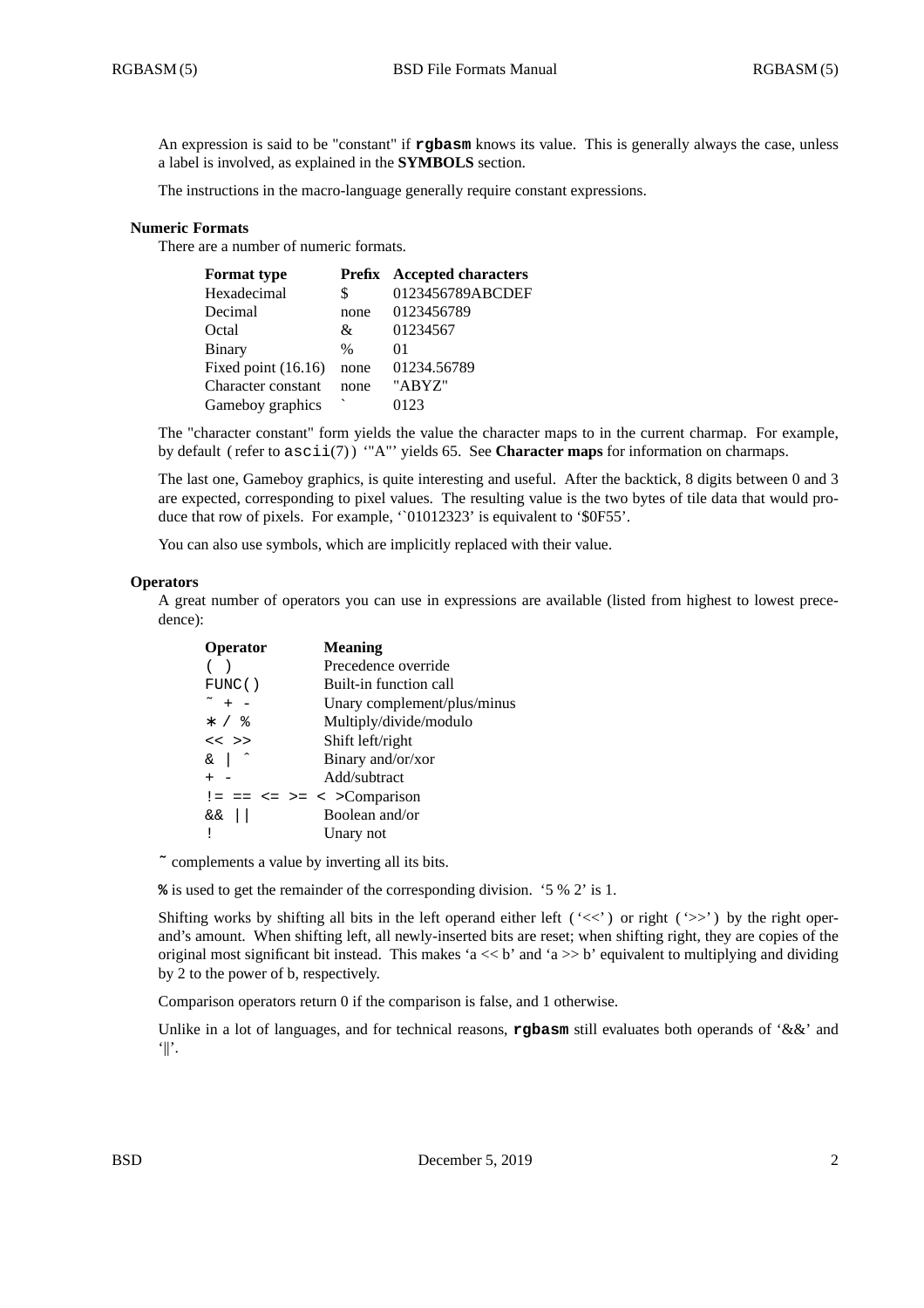! returns 1 if the operand was 0, and 0 otherwise.

# **Fixedâpoint Expressions**

Fixed-point numbers are basically normal (32-bit) integers, which count 65536th's instead of entire units, offering better precision than integers but limiting the range of values. The upper 16 bits are used for the integer part and the lower 16 bits are used for the fraction (65536ths). Since they are still akin to integers, you can use them in normal integer expressions, and some integer operators like '+' and '-' don't care whether the operands are integers or fixed-point. You can easily truncate a fixed-point number into an integer by shifting it right by 16 bits. It follows that you can convert an integer to a fixed-point number by shifting it left.

The following functions are designed to operate with fixed-point numbers: delim \$\$

| <b>Name</b>        | <b>Operation</b>                                                |
|--------------------|-----------------------------------------------------------------|
| $\text{DIV}(x, y)$ | $x + y$                                                         |
| MUL(x, y)          | $x \times y\$                                                   |
| SIN(x)             | $\sin(x)$                                                       |
| $\cos(x)$          | $\cos(x)$                                                       |
| TAN(x)             | $\frac{1}{2}$ tan (x ) \$                                       |
| $\texttt{ASIN}(x)$ | sasin(x)                                                        |
| ACOS(x)            | Sacos (x)                                                       |
| ATAN(x)            | $\delta$ atan (x) $\delta$                                      |
|                    | <b>ATAN2</b> $(x, y)$ Angle between $\{(x, y)$ and $\{(1, 0)\}$ |
|                    |                                                                 |

# delim off

These functions are useful for automatic generation of various tables. Example: assuming a circle has 65536.0 degrees, and sine values are in range [ -1.0 ; 1.0 ]:

```
\mathbf{i} \quad -; -- Generate a 256-byte sine table with values between 0 and 128
; \t - -ANGLE = 0.0REPT 256
      db MUL(64.0, SIN(ANGLE) + 1.0) >> 16
ANGLE = ANGLE + 256.0 ; 256 = 65536 / table len, with table len = 256
      ENDR
```
# **String Expressions**

The most basic string expression is any number of characters contained in double quotes ( "for instance"). The backslash character '\' is special in that it causes the character following it to be "escaped", meaning that it is treated differently from normal. There are a number of escape sequences you can use within a string:

| <b>String</b>                | <b>Meaning</b>                               |
|------------------------------|----------------------------------------------|
| $\left\langle \right\rangle$ | Produces a backslash'                        |
| $\sqrt{1}$                   | Produces a double quote without terminating' |
| $\mathcal{L}$                | Comma'                                       |
| $\mathcal{L}$                | Curly bracket left'                          |
| $\setminus$                  | Curly bracket right'                         |
| $\mathfrak{h}$               | Newline (\$0A)'                              |
| $\lq\lq$                     | Carriage return (\$0D)'                      |
| ۰\t                          | Tab (\$09)'                                  |
|                              |                                              |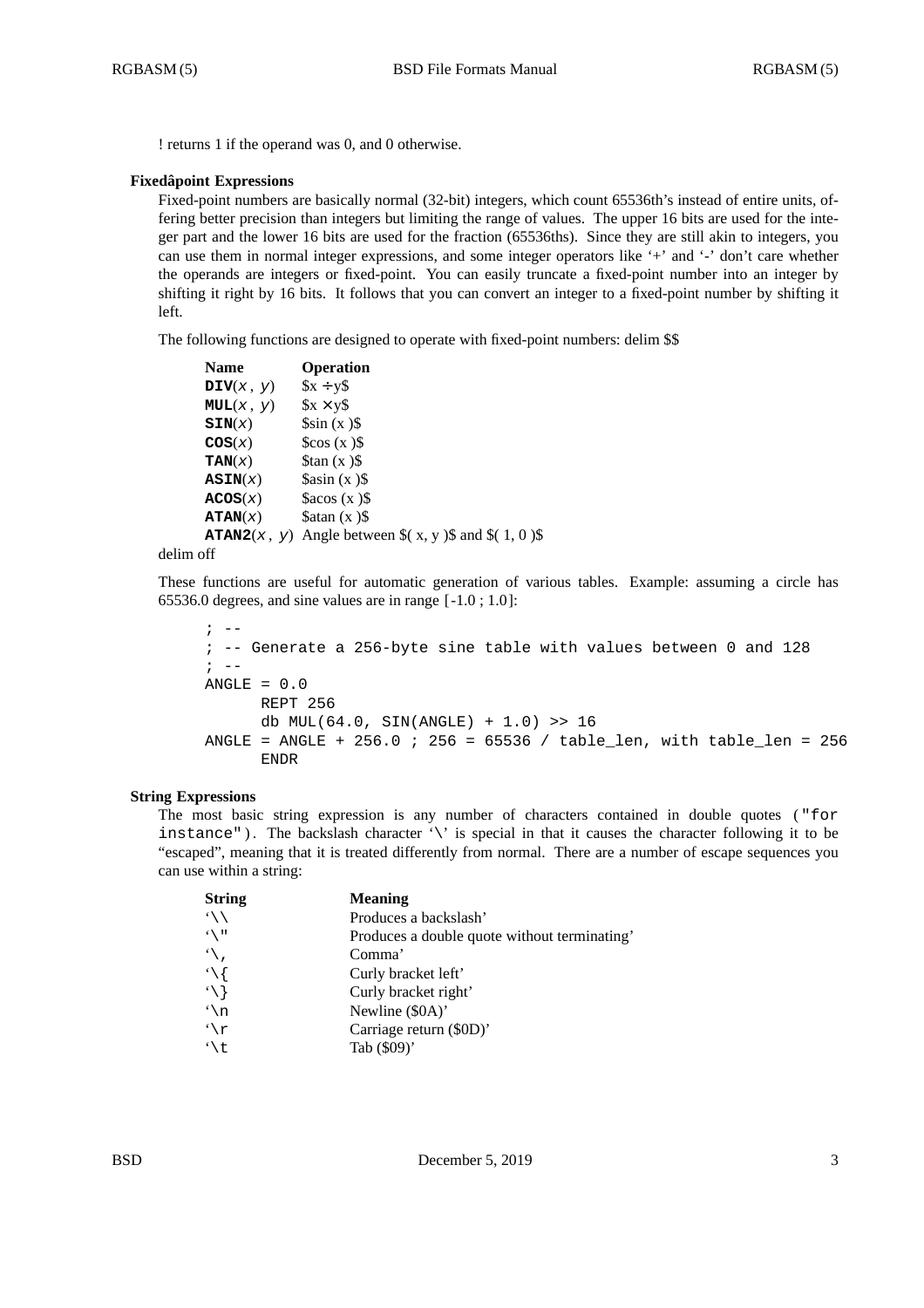| $"1" - "9"$            | Macro argument (Only the body of a macro, see Invoking macros) |
|------------------------|----------------------------------------------------------------|
| $\lq \setminus \omega$ | Label name suffix (Only in the body of macros and REPTs)'      |

(Note that some of those can be used outside of strings, when noted further in this document.)

A funky feature is {symbol} within a string, called "symbol interpolation". This will paste *symbol*'s contents as a string. If it's a string symbol, the string is simply inserted. If it's a numeric symbol, its value is converted to hexadecimal notation with a dollar sign '\$' prepended.

```
TOPIC equs "life, the universe, and everything"
ANSWER = 42; Prints "The answer to life, the universe, and everything is $2A"
PRINTT "The answer to {TOPIC} is {ANSWER}\n"
```
Symbol interpolations can be nested, too!

It's possible to change the way numeric symbols are converted by specifying a print type like so: {d:symbol}. Valid print types are:

| <b>Print type Format</b> |                       | <b>Example</b> |
|--------------------------|-----------------------|----------------|
| ۰d                       | Decimal               | $42^{\circ}$   |
| $\mathbf{x}^*$           | Lowercase hexadecimal | 2a'            |
| $\cdot_{\mathrm{x}}$     | Uppercase hexadecimal | 2A'            |
| h                        | Binary                | 101010'        |

Note that print types should only be used with numeric values, not strings.

HINT: The  $\{symbol{\text{symbol}}\}$  construct can also be used outside strings. The symbol's value is again inserted directly.

The following functions operate on string expressions. Most of them return a string, however some of these functions actually return an integer and can be used as part of an integer expression!

| <b>Name</b>               | <b>Operation</b>                                                                                                                                 |  |  |  |
|---------------------------|--------------------------------------------------------------------------------------------------------------------------------------------------|--|--|--|
| $\texttt{STRLEN}(string)$ | Returns the number of characters in string.                                                                                                      |  |  |  |
|                           | $\texttt{STRCAT}(str1, str2)$ Appends $str2$ to $str1$ .                                                                                         |  |  |  |
|                           | <b>STRCMP</b> (str1, str2)Returns -1 if str1 is alphabetically lower than $str2$ , zero if they match, 1 if                                      |  |  |  |
|                           | $str1$ is greater than $str2$ .                                                                                                                  |  |  |  |
|                           | <b>STRIN</b> $(\text{str1}, \text{str2})$ Returns the position of $\text{str2}$ in $\text{str1}$ or zero if it's not present (first character is |  |  |  |
|                           | position $1$ ).                                                                                                                                  |  |  |  |
|                           | <b>STRSUB</b> (str, pos, len)Returns a substring from str starting at pos (first character is position 1)                                        |  |  |  |
|                           | and <i>len</i> characters long.                                                                                                                  |  |  |  |
| STRUPR(str)               | Converts all characters in $str$ to capitals and returns the new string.                                                                         |  |  |  |
| STRLWR(str)               | Converts all characters in $str$ to lower case and returns the new string.                                                                       |  |  |  |

### **Character maps**

When writing text that is meant to be displayed in the Game Boy, the characters used in the source code may have a different encoding than the default of ASCII. For example, the tiles used for uppercase letters may be placed starting at tile index 128, which makes it difficult to add text strings to the ROM.

Character maps allow mapping strings up to 16 characters long to an abitrary 8-bit value:

CHARMAP "<LF>", 10 CHARMAP "&iacute", 20 CHARMAP "A", 128

By default, a character map contains ASCII encoding.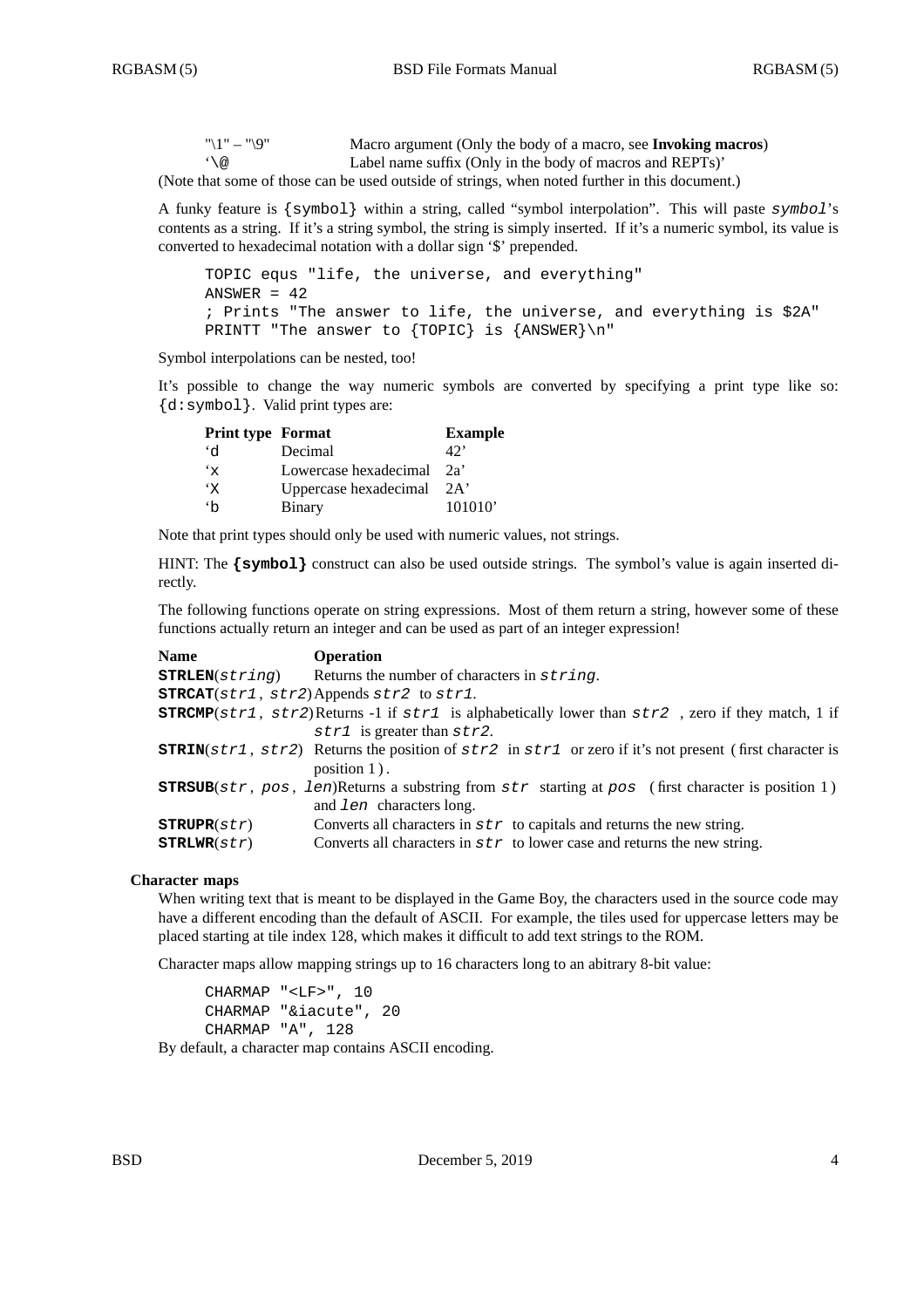It is possible to create multiple character maps and then switch between them as desired. This can be used to encode debug information in ASCII and use a different encoding for other purposes, for example. Initially, there is one character map called 'main' and it is automatically selected as the current character map from the beginning. There is also a character map stack that can be used to save and restore which character map is currently active.

| <b>Command</b>         |  | <b>Meaning</b>                                                                                      |
|------------------------|--|-----------------------------------------------------------------------------------------------------|
| NEWCHARMAP name        |  | Creates a new, empty character map called <i>name</i> .                                             |
|                        |  | <b>NEWCHARMAP</b> name, basename Creates a new character map called name, copied from character map |
|                        |  | basename.                                                                                           |
| <b>SETCHARMAP</b> name |  | Switch to character map name.                                                                       |
| <b>PUSHC</b>           |  | Push the current character map onto the stack.                                                      |
| <b>POPC</b>            |  | Pop a character map off the stack and switch to it.                                                 |

**Note:** Character maps affect all strings in the file from the point in which they are defined, until switching to a different character map. This means that any string that the code may want to print as debug information will also be affected by it.

**Note:** The output value of a mapping can be 0. If this happens, the assembler will treat this as the end of the string and the rest of it will be trimmed.

## **Other functions**

There are a few other functions that do various useful things:

#### **Name Operation**

- **BANK**(*arg*) Returns a bank number. If *arg* is the symbol **@**, this function returns the bank of the current section. If *arg* is a string, it returns the bank of the section that has that name. If *arg* is a label, it returns the bank number the label is in. The result may be constant if **rgbasm** is able to compute it.
- **DEF**(*label*)Returns TRUE (1) if *label* has been defined, FALSE (0) otherwise. String symbols are not expanded within the parentheses.
- **HIGH**(*arg*) Returns the top 8 bits of the operand if *arg* is a label or constant, or the top 8-bit register if it is a 16-bit register.
- **LOW**(*arg*) Returns the bottom 8 bits of the operand if *arg* is a label or constant, or the bottom 8-bit register if it is a 16-bit register ( **AF** isn't a valid register for this function ) .
- **ISCONST**(*arg*)Returns 1 if *arg*'s value is known by RGBASM (e.g. if it can be an argument to **IF**), or 0 if only RGBLINK can compute its value.

## **SECTIONS**

Before you can start writing code, you must define a section. This tells the assembler what kind of information follows and, if it is code, where to put it.

SECTION *name*, *type* SECTION *name*, *type*, *options* SECTION *name*, *type*[*addr*] SECTION *name*, *type*[*addr*], *options*

*name* is a string enclosed in double quotes, and can be a new name or the name of an existing section. If the type doesn't match, an error occurs. All other sections must have a unique name, even in different source files, or the linker will treat it as an error.

Possible section *type*s are as follows:

**ROM0** A ROM section. *addr* can range from *\$0000* to *\$3FFF*, or *\$0000* to *\$7FFF* if tiny ROM mode is enabled in the linker.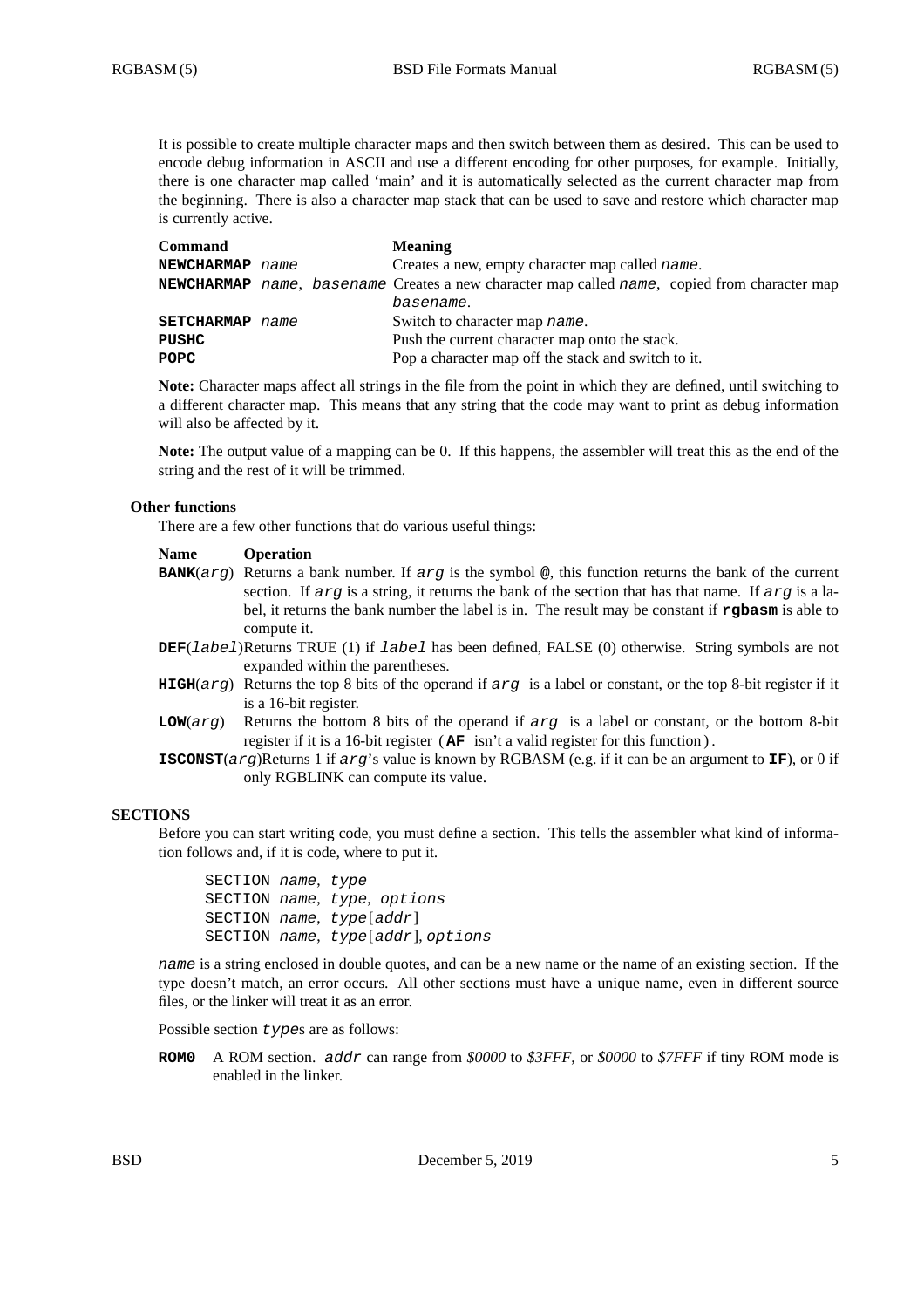- **ROMX** A banked ROM section. *addr* can range from *\$4000* to *\$7FFF*. *bank* can range from 1 to 511. Becomes an alias for **ROM0** if tiny ROM mode is enabled in the linker.
- **VRAM** A banked video RAM section. *addr* can range from *\$8000* to *\$9FFF*. *bank* can be 0 or 1, but bank 1 is unavailable if DMG mode is enabled in the linker.
- **SRAM** A banked external (save) RAM section. *addr* can range from *\$A000* to *\$BFFF*. *bank* can range from 0 to 15.
- **WRAM0** A general-purpose RAM section. *addr* can range from *\$C000* to *\$CFFF*, or *\$C000* to *\$DFFF* if WRAM0 mode is enabled in the linker.
- **WRAMX** A banked general-purpose RAM section. *addr* can range from *\$D000* to *\$DFFF*. *bank* can range from 1 to 7. Becomes an alias for **WRAM0** if WRAM0 mode is enabled in the linker.
- **OAM** An object attribute RAM section. *addr* can range from *\$FE00* to *\$FE9F*.
- **HRAM** A high RAM section. *addr* can range from *\$FF80* to *\$FFFE*.

**Note**: While **rgbasm** will automatically optimize **ld** instructions to the smaller and faster **ldh** (see gbz80(7)) whenever possible, it is generally unable to do so when a label is involved. Using the **ldh** instruction directly is recommended. This forces the assembler to emit a **ldh** instruction and the linker to check if the value is in the correct range.

Since RGBDS produces ROMs, code and data can only be placed in **ROM0** and **ROMX** sections. To put some in RAM, have it stored in ROM, and copy it to RAM.

*option*s are comma-separated and may include:

**BANK**[*bank*]

Specify which *bank* for the linker to place the section in. See above for possible values for *bank*, depending on *type*.

**ALIGN**[*align*, *offset*]

Place the section at an address whose *align* leastâsignificant bits are equal to *offset*. (Note that **ALIGN**[*align*] is a shorthand for **ALIGN**[*align*, 0 ]). This option can be used with [*addr*], as long as they don't contradict eachother. It's also possible to request alignment in the middle of a section, see **Requesting alignment** below.

If  $[addr]$  is not specified, the section is considered "floating"; the linker will automatically calculate an appropriate address for the section. Similarly, if **BANK**[*bank*] is not specified, the linker will automatically find a bank with enough space.

Sections can also be placed by using a linker script file. The format is described in rgblink(5). They allow the user to place floating sections in the desired bank in the order specified in the script. This is useful if the sections can't be placed at an address manually because the size may change, but they have to be together.

Section examples:

SECTION "Cool Stuff",ROMX

This switches to the section called "CoolStuff", creating it if it doesn't already exist. It can end up in any ROM bank. Code and data may follow.

If it is needed, the the base address of the section can be specified:

```
SECTION "Cool Stuff",ROMX[$4567]
```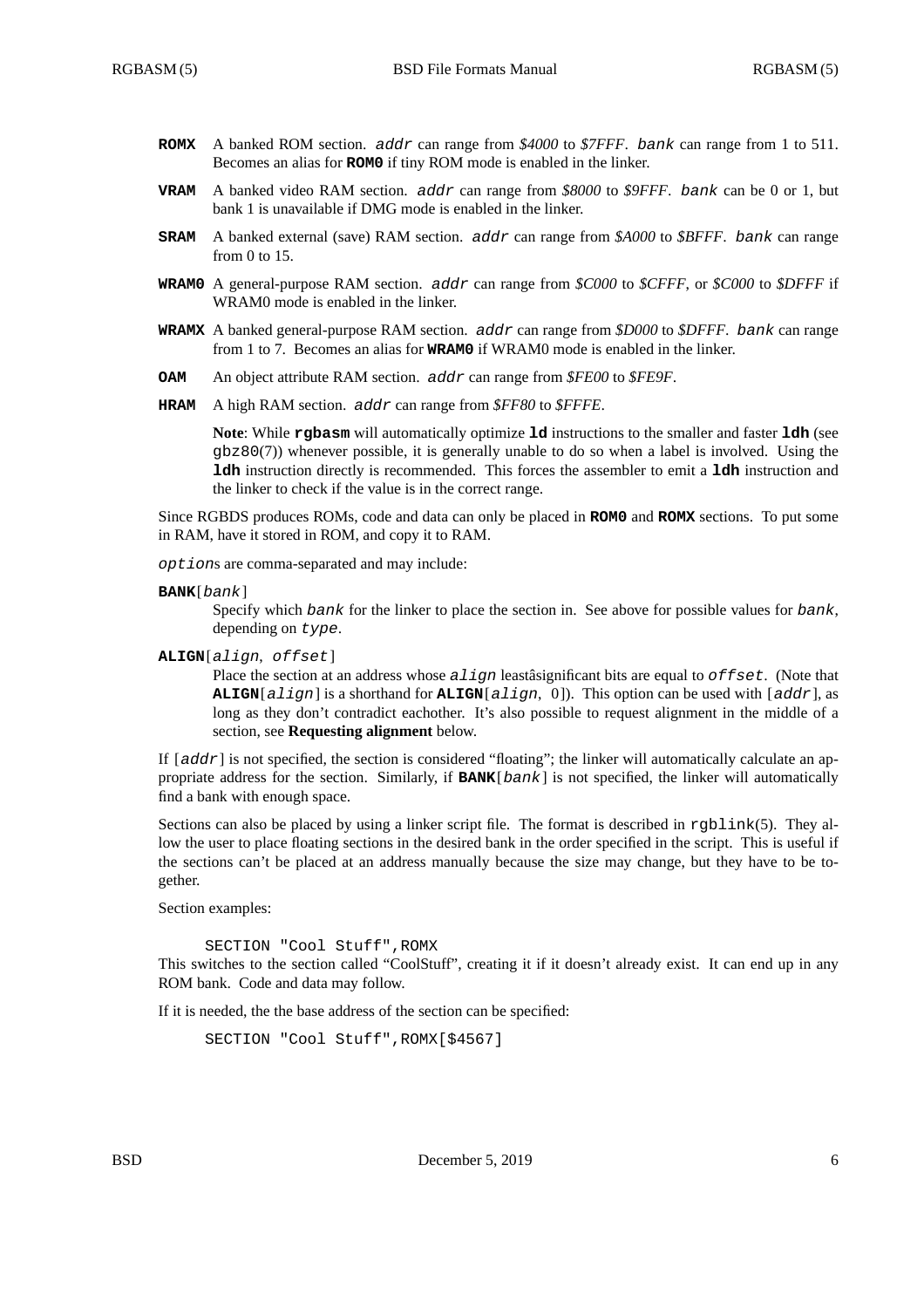An example with a fixed bank:

SECTION "Cool Stuff",ROMX[\$4567],BANK[3]

And if you want to force only the section's bank, and not its position within the bank, that's also possible:

SECTION "Cool Stuff", ROMX, BANK[7]

Alignment examples: The first one could be useful for defining an OAM buffer to be DMA'd, since it must be aligned to 256 bytes. The second could also be appropriate for GBC HDMA, or for an optimized copy code that requires alignment.

SECTION "OAM Data",WRAM0,ALIGN[8] ; align to 256 bytes SECTION "VRAM Data",ROMX,BANK[2],ALIGN[4] ; align to 16 bytes

### **Section Stack**

**POPS** and **PUSHS** provide the interface to the section stack. The number of entries in the stack is limited only by the amount of memory in your machine.

**PUSHS** will push the current section context on the section stack. **POPS** can then later be used to restore it. Useful for defining sections in included files when you don't want to override the section context at the point the file was included.

## **RAM Code**

Sometimes you want to have some code in RAM. But then you can't simply put it in a RAM section, you have to store it in ROM and copy it to RAM at some point.

This means the code (or data) will not be stored in the place it gets executed. Luckily, **LOAD** blocks are the perfect solution to that. Here's an example of how to use them:

```
SECTION "LOAD example", ROMX
CopyCode:
    ld de, RAMCode
    ld hl, RAMLocation
    ld c, RAMLocation.end - RAMLocation
.loop
    ld a, [de]
    inc de
    ld [hli], a
    dec c
    jr nz, .loop
    ret
RAMCode:
 LOAD "RAM code", WRAM0
RAMLocation:
    ld hl, .string
    ld de, $9864
.copy
    ld a, [hli]
    ld [de], a
    inc de
    and a
    jr nz, .copy
    ret
```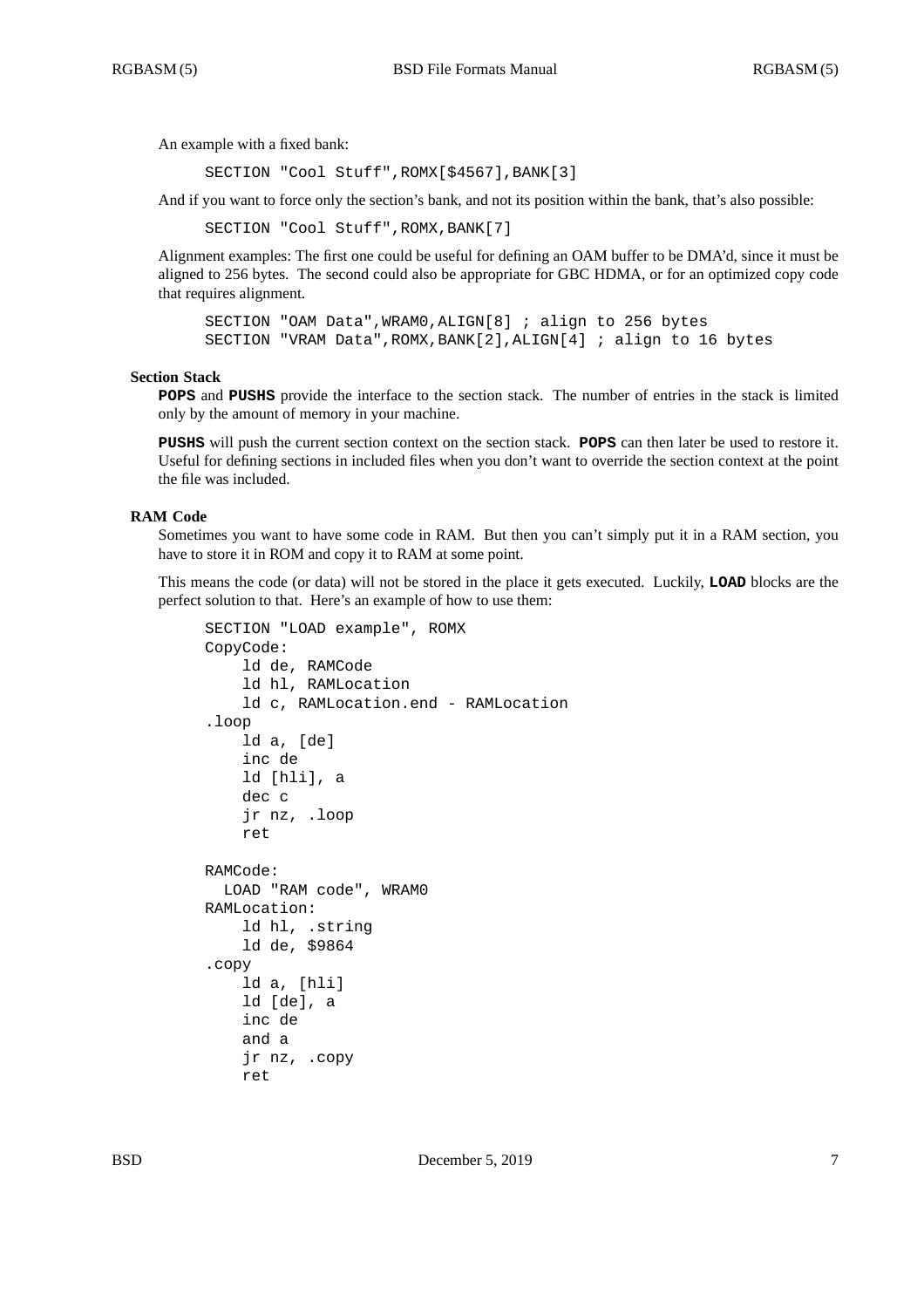```
.string
   db "Hello World!", 0
.end
 ENDL.
```
A **LOAD** block feels similar to a **SECTION** declaration because it creates a new one. All data and code generated within such a block is placed in the current section like usual, but all labels are created as if they were placed in this newly-created section.

In the example above, all of the code and data will end up in the "LOAD example" section. You will notice the 'RAMCode' and 'RAMLocation' labels. The former is situated in ROM, where the code is stored, the latter in RAM, where the code will be loaded.

You cannot nest **LOAD** blocks, nor can you change the current section within them.

## **Unionized Sections**

When you're tight on RAM, you may want to define overlapping blocks of variables, as explained in the **Unions** section. However, the **UNION** keyword only works within a single file, which prevents e.g. defining temporary variables on a single memory area across several files. Unionized sections solve this problem. To declare an unionized section, add a **UNION** keyword after the **SECTION** one; the declaration is otherwise not different. Unionized sections follow some different rules from normal sections:

- **•** The same unionized section (= having the same name) can be declared several times per **rgbasm** invocation, and across several invocations. Different declarations are treated and merged identically whether within the same invocation, or different ones.
- **•** If one section has been declared as unionized, all sections with the same name must be declared unionized as well.
- All declarations must have the same type. For example, even if  $rgblink(1)$ 's  $-w$  flag is used, **WRAM0** and **WRAMX** types are still considered different.
- Different constraints (alignment, bank, etc.) can be specified for each unionized section declaration, but they must all be compatible. For example, alignment must be compatible with any fixed address, all specified banks must be the same, etc.
- **•** Unionized sections cannot have type **ROM0** or **ROMX**.

Different declarations of the same unionized section are not appended, but instead overlaid on top of eachother, just like **Unions**. Similarly, the size of an unionized section is the largest of all its declarations.

### **Section Fragments**

Section fragments are sections with a small twist: when several of the same name are encountered, they are concatenated instead of producing an error. This works within the same file (paralleling the behavior "plain" sections has in previous versions), but also across object files. To declare an section fragment, add a **FRAGMENT** keyword after the **SECTION** one; the declaration is otherwise not different. However, similarly to **Unionized Sections**, some rules must be followed:

- **•** If one section has been declared as fragment, all sections with the same name must be declared fragments as well.
- All declarations must have the same type. For example, even if rgblink(1)'s -w flag is used, **WRAM0** and **WRAMX** types are still considered different.
- **•** Different constraints (alignment, bank, etc.) can be specified for each unionized section declaration, but they must all be compatible. For example, alignment must be compatible with any fixed address, all specified banks must be the same, etc.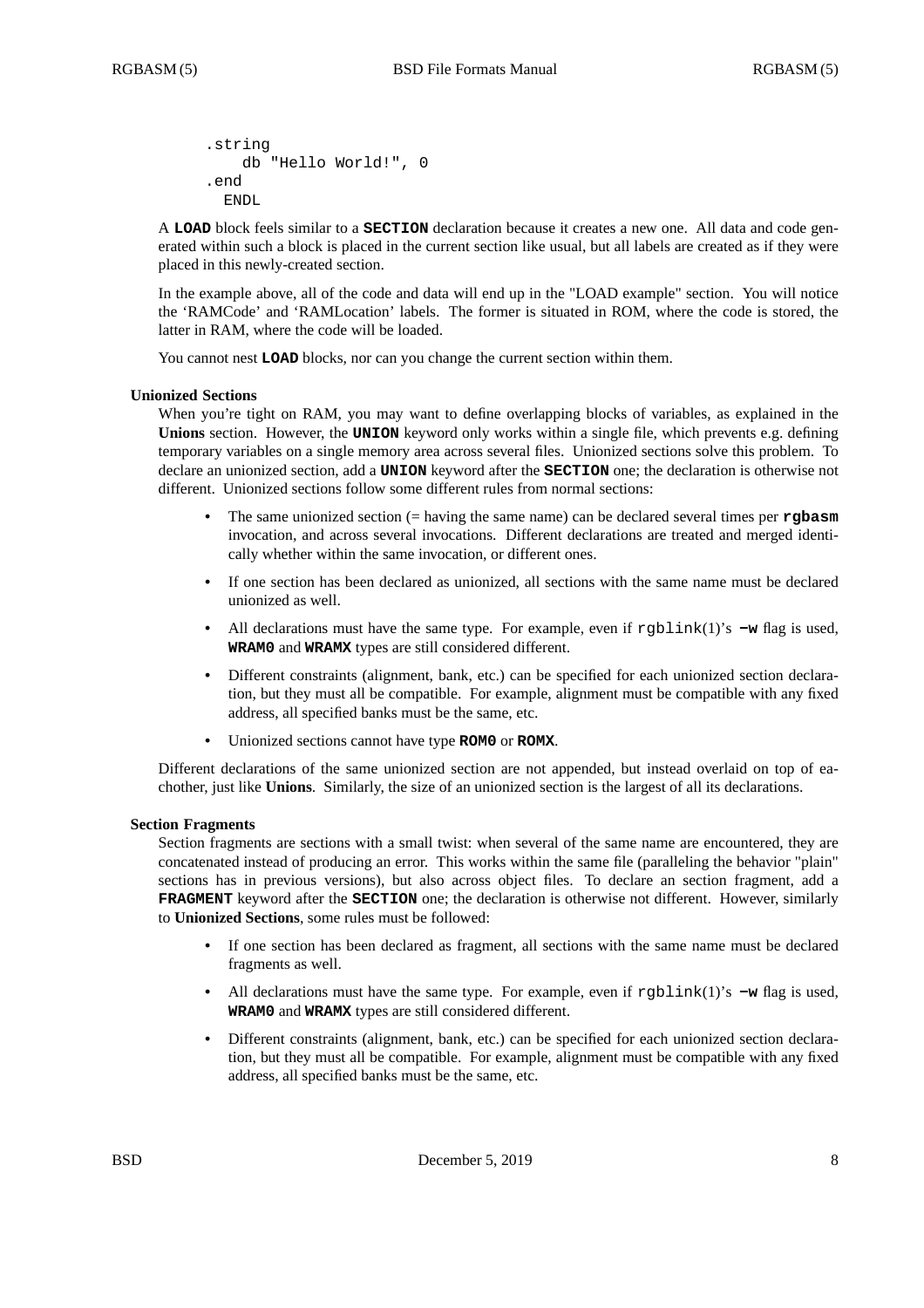**•** A section fragment may not be unionized; after all, that wouldn't make much sense.

When RGBASM merges two fragments, the one encountered later is appended to the one encountered earlier.

When RGBLINK merges two fragments, the one whose file was specified last is appended to the one whose file was specified first. For example, assuming bar.o, baz.o, and foo.o all contain a fragment with the same name, the command

```
rgblink -o rom.gb baz.o foo.o bar.o
```
would produce the fragment from  $\text{baz.o}$  first, followed by the one from foo.o, and the one from  $\text{bar.o}$ .o last.

# **SYMBOLS**

RGBDS supports several types of symbols:

**Label** Numerical symbol designating a memory location. May or may not have a value known at assembly time.

**Constant** Numerical symbol whose value has to be known at assembly time.

**Macro** A block of **rgbasm** code that can be invoked later.

**String equate** String symbol that can be evaluated, similarly to a macro.

Symbol names can contain letters, numbers, underscores '\_', hashes '#' and at signs '@'. However, they must begin with either a letter, or an underscore. Periods '.' are allowed exclusively for labels, as described below. A symbol cannot have the same name as a reserved keyword. *In the line where a symbol is defined there must not be any whitespace before it*, otherwise **rgbasm** will treat it as a macro invocation.

#### **Label declaration**

One of the assembler's main tasks is to keep track of addresses for you, so you can work with meaningful names instead of "magic" numbers.

This can be done in a number of ways:

GlobalLabel ; This syntax is deprecated, AnotherGlobal: ; please use this instead .locallabel .yet\_a\_local: AnotherGlobal.with\_another\_local: ThisWillBeExported:: ; Note the two colons ThisWillBeExported.too::

Declaring a label (global or local) with '::' does an **EXPORT** at the same time. (See **Exporting and importing symbols** below).

Any label whose name does not contain a period is a global label, others are locals. Declaring a global label sets it as the current label scope until the next one; any local label whose first character is a period will have the global label's name implicitly prepended. Local labels can be declared as scope.local: or simply as as .local:. If the former notation is used, then scope must be the actual current scope.

Local labels may have whitespace before their declaration as the only exception to the rule.

A label's location (and thus value) is usually not determined until the linking stage, so labels usually cannot be used as constants. However, if the section in which the label is declared has a fixed base address, its value is known at assembly time.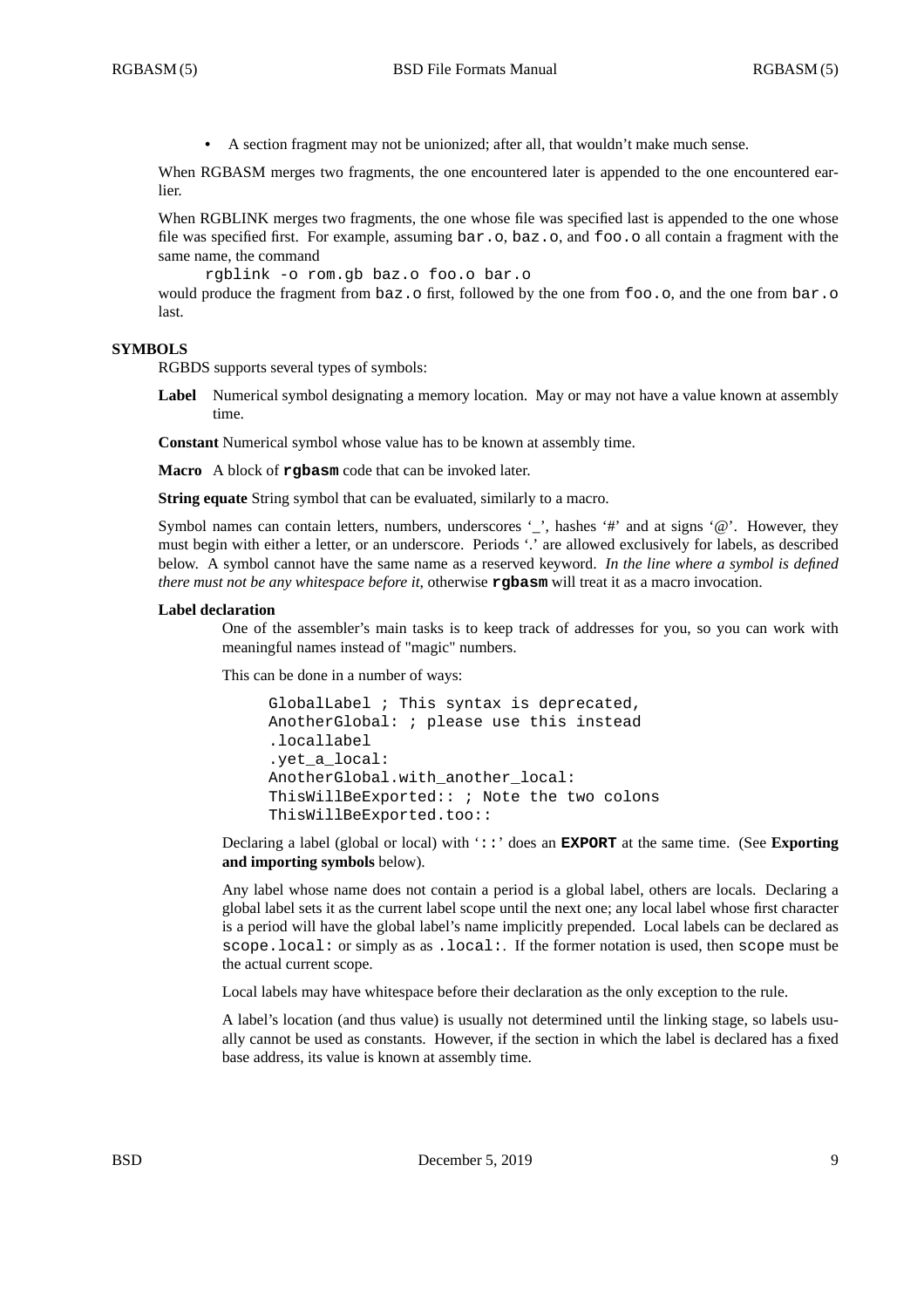**rgbasm** is able to compute the subtraction of two labels either if both are constant as described above, or if both belong to the same section.

**EQU EQU** allows defining constant symbols. Unlike **SET** below, constants defined this way cannot be redefined. They can, for example, be used for things such as bit definitions of hardware registers.

> SCREEN\_WIDTH equ 160 ; In pixels SCREEN\_HEIGHT equ 144

Note that colons ':' following the name are not allowed.

**SET SET**, or its synonym **=**, defines constant symbols like **EQU**, but those constants can be re-defined. This is useful for variables in macros, for counters, etc.

> ARRAY\_SIZE EQU 4 COUNT SET 2 COUNT SET ARRAY\_SIZE+COUNT ; COUNT now has the value 6  $COUNT = COUNT + 1$

Note that colons ':' following the name are not allowed.

# **RSSET**, **RSRESET**, **RB**, **RW**

The RS group of commands is a handy way of defining structures:

|            | <b>RSRESET</b> |     |
|------------|----------------|-----|
| str pStuff | RW             | ı   |
| str tData  | <b>RB</b>      | 256 |
| str bCount | <b>RB</b>      | ı   |
| str SIZEOF | RR             | U   |

The example defines four constants as if by:

str\_pStuff EQU 0 str tData EQU 2 str\_bCount EQU 258 str\_SIZEOF EQU 259

There are five commands in the RS group of commands:

| <b>Command</b> | <b>Meaning</b>                                                                                                                                             |
|----------------|------------------------------------------------------------------------------------------------------------------------------------------------------------|
| RSRESET        | Equivalent to RSSET 0.                                                                                                                                     |
|                | <b>RSSET</b> constexprSets the RS counter to constexpr.                                                                                                    |
|                | <b>RB</b> constexpr Sets the preceding symbol to $\Box$ <b>RS</b> and adds constexpr to $\Box$ <b>RS</b> .                                                 |
|                | <b>RW</b> constexpr Sets the preceding symbol to <b>RS</b> and adds constexpr $*2$ to <b>RS</b> .                                                          |
|                | <b>RL</b> constexpr Sets the preceding symbol to <b>RS</b> and adds constexpr $*$ 4 to <b>RS</b> . (In<br>practice, this one cannot be used due to a bug). |
|                |                                                                                                                                                            |

If the argument to **RB**, **RW**, or **RL** is omitted, it's assumed to be 1.

Note that colons ':' following the name are not allowed.

**EQUS EQUS** is used to define string symbols. Wherever the assembler meets a string symbol its name is replaced with its value. If you are familiar with C you can think of it as similar to **#define .**

> COUNTREG EQUS "[hl+]" ld a,COUNTREG PLAYER\_NAME EQUS "\"John\"" db PLAYER\_NAME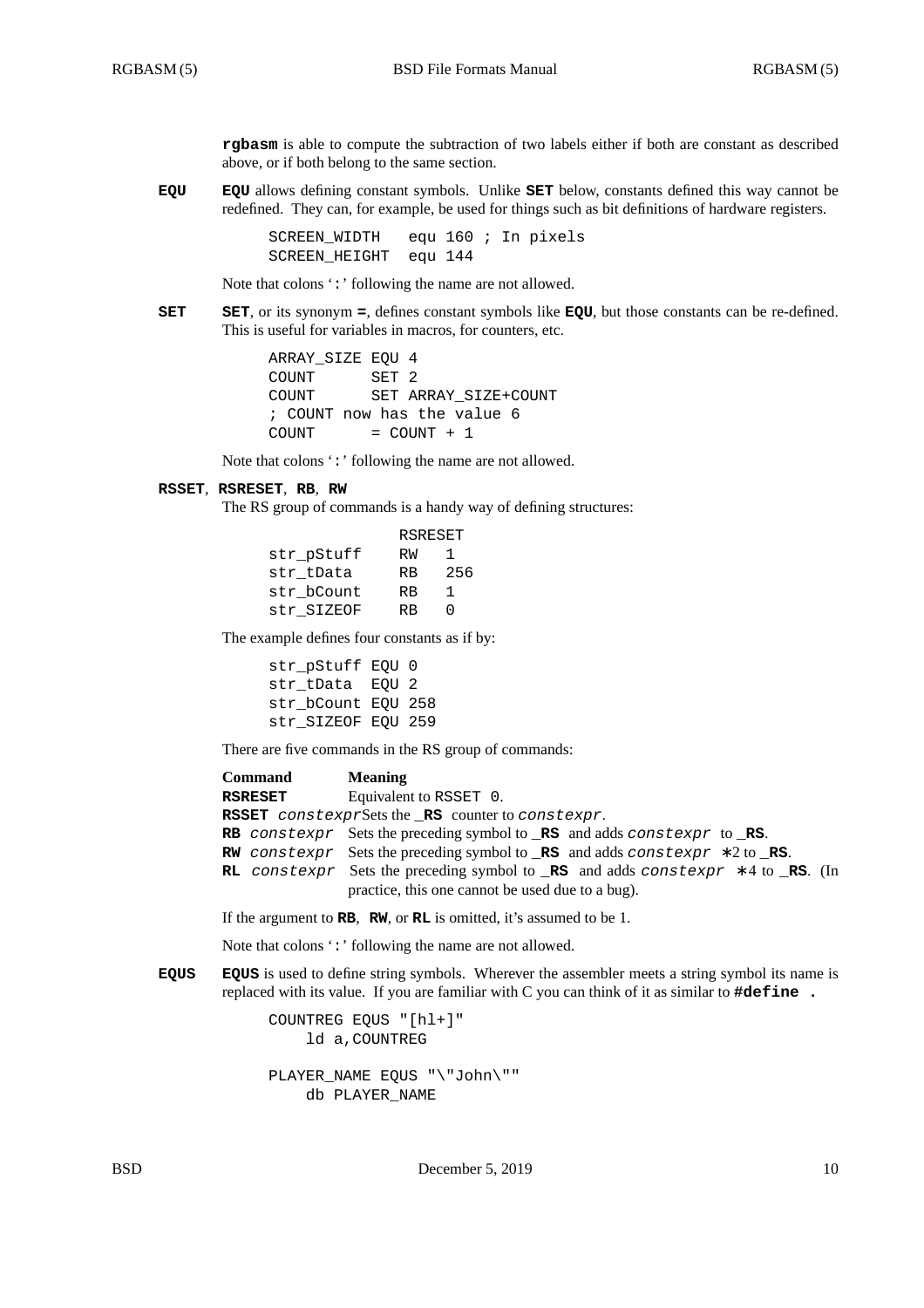This will be interpreted as:

ld a,[hl+] db "John"

String symbols can also be used to define small one-line macros:

pusha EQUS "push af\npush bc\npush de\npush hl\n"

Note that colons ':' following the name are not allowed. String equates can't be exported or imported.

**Important note**: An **EQUS** can be expanded to a string that contains another **EQUS** and it will be expanded as well. If this creates an infinite loop, **rgbasm** will error out once a certain depth is reached. See the **-r** command-line option in rgbasm(1). Also, a macro can contain an **EQUS** which calls the same macro, which causes the same problem.

**MACRO** One of the best features of an assembler is the ability to write macros for it. Macros can be called with arguments, and can react depending on input using **IF** constructs.

```
MyMacro: MACRO
         ld a,80
         call MyFunc
         ENDM
```
Note that a single colon ':' following the macro's name is required. Macros can't be exported or imported.

Plainly nesting macro definitions is not allowed, but this can be worked around using **EQUS**. This won't work:

```
outer: MACRO
inner: MACRO
   PRINTT "Hello!\n"
ENDM
ENDM
```
But this will:

```
outer: MACRO
definition equs "inner: MACRO\nPRINTT \"Hello!\\n\"\nENDM"
definition
   PURGE definition
ENDM
```
### **Exporting and importing symbols**

Importing and exporting of symbols is a feature that is very useful when your project spans many source files and, for example, you need to jump to a routine defined in another file.

Exporting of symbols has to be done manually, importing is done automatically if **rgbasm** finds a symbol it does not know about.

The following will cause *symbol1*, *symbol2* and so on to be accessible to other files during the link process:

```
EXPORT symbol1 [, symbol2, . . . ]
```
For example, if you have the following three files: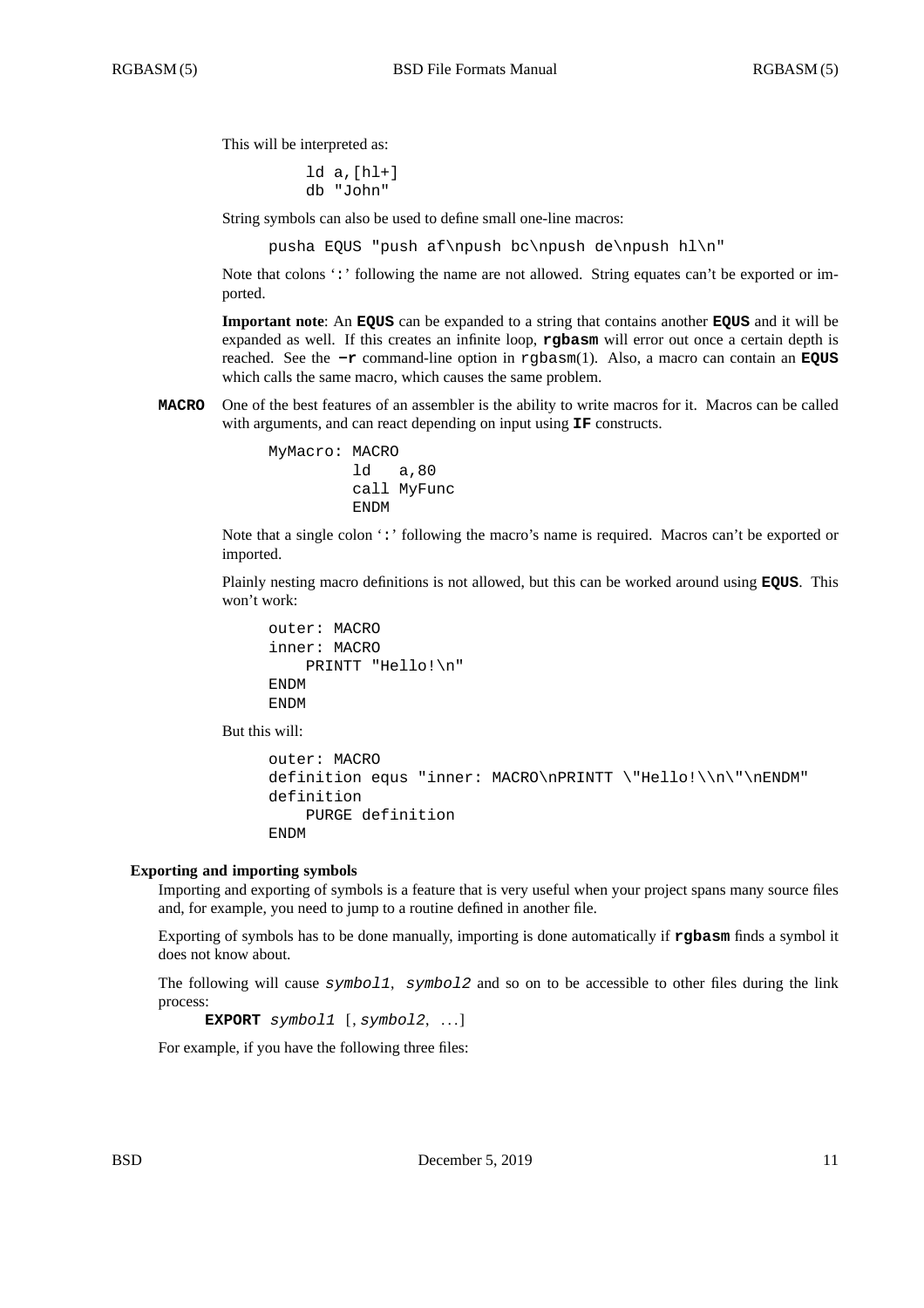```
a.asm:
SECTION "a", WRAM0
LabelA:
b.asm:
SECTION "b", WRAM0
ExportedLabelB1::
ExportedLabelB2:
       EXPORT ExportedLabelB2
c.asm:
SECTION "C", ROM0[0]
       dw LabelA
       dw ExportedLabelB1
       dw ExportedLabelB2
```
Then c.asm can use ExportedLabelB1 and ExportedLabelB2, but not LabelA, so linking them together will fail:

```
$ rgbasm -o a.o a.asm
$ rgbasm -o b.o b.asm
$ rgbasm -o c.o c.asm
$ rgblink a.o b.o c.o
error: c.asm(2): Unknown symbol "LabelA"
Linking failed with 1 error
```
Note also that only exported symbols will appear in symbol and map files produced by rgblink(1).

**GLOBAL** is a deprecated synonym for **EXPORT**, do not use it.

### **Purging symbols**

**PURGE** allows you to completely remove a symbol from the symbol table as if it had never existed. *USE WITH EXTREME CAUTION!!!* I can't stress this enough, **you seriously need to know what you are doing**. DON'T purge a symbol that you use in expressions the linker needs to calculate. When not sure, it's probably not safe to purge anything other than string symbols, macros, and constants.

Kamikaze EQUS "I don't want to live anymore" AOLer EQUS "Me too" PURGE Kamikaze, AOLer

Note that, as an exception, string symbols in the argument list of a **PURGE** command *will not be expanded*.

#### **Predeclared Symbols**

The following symbols are defined by the assembler:

| <b>Type</b> | <b>Name</b> | <b>Contents</b>                                              |
|-------------|-------------|--------------------------------------------------------------|
| EQU         | @           | PC value (essentially, the current memory address)           |
| EQU         | PI          | Fixed point $\pi$                                            |
| SET         | RS          | RS Counter                                                   |
| EQU         | NARG        | Number of arguments passed to macro, updated by <b>SHIFT</b> |
| EQU         | LINE        | The current line number                                      |
| <b>EQUS</b> | FILE        | The current filename.                                        |
| <b>EQUS</b> | DATE        | Today's date                                                 |
| <b>EQUS</b> | TIME        | The current time.                                            |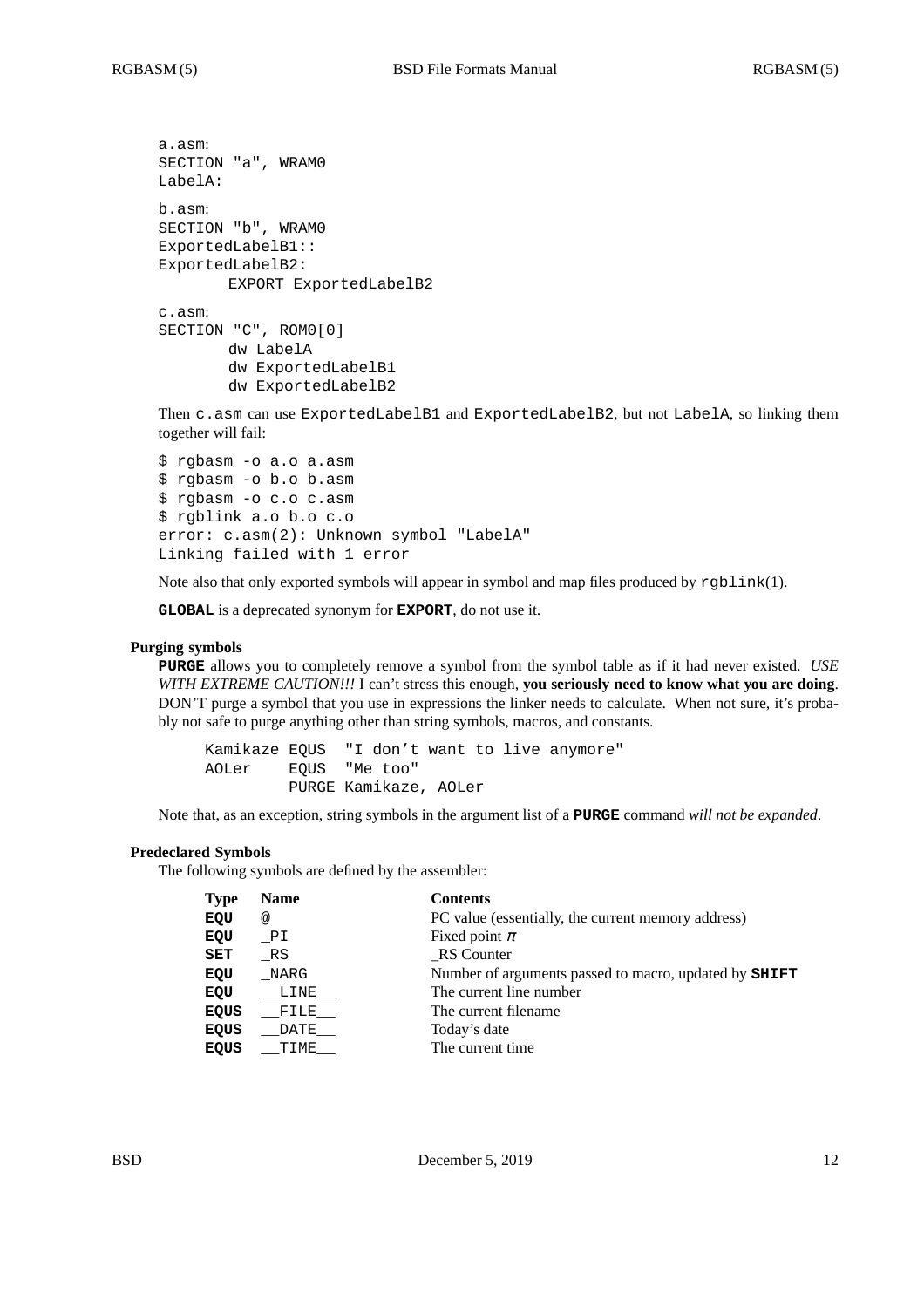| EQUS | ISO 8601 LOCAL | ISO 8601 timestamp (local)     |
|------|----------------|--------------------------------|
| EQUS | _ISO_8601_UTC_ | ISO 8601 timestamp (UTC)       |
| EQU  | UTC YEAR       | Today's year                   |
| EQU  | __UTC_MONTH___ | Today's month number, $1-12$   |
| EQU  | UTC DAY        | Today's day of the month, 1-31 |
| EQU  | UTC HOUR       | Current hour, $0-23$           |
| EQU  | UTC MINUTE     | Current minute, 0-59           |
| EQU  | UTC SECOND     | Current second, 0–59           |
| EQU  | RGBDS MAJOR    | Major version number of RGBDS  |
| EQU  | RGBDS_MINOR__  | Minor version number of RGBDS  |
| EQU  | RGBDS PATCH    | Patch version number of RGBDS  |
|      |                |                                |

# **DEFINING DATA**

### **Declaring variables in a RAM section**

**DS** allocates a number of empty bytes. This is the preferred method of allocating space in a RAM section. You can also use **DB**, **DW** and **DL** without any arguments instead (see **Defining constant data** below).

DS 42 ; Allocates 42 bytes

Empty space in RAM sections will not be initialized. In ROM sections, it will be filled with the value passed to the **-p** command-line option, except when using overlays with **-O**.

#### **Defining constant data**

**DB** defines a list of bytes that will be stored in the final image. Ideal for tables and text. Note that strings are not zero-terminated!

DB 1, 2, 3, 4, "This is a string"

**DS** can also be used to fill a region of memory with some value. The following produces 42 times the byte  $SFF$ 

DS 42, \$FF

Alternatively, you can use **DW** to store a list of words (16-bit) or **DL** to store a list of double-words/longs (32-bit). Strings are not allowed as arguments to **DW** and **DL**.

You can also use **DB**, **DW** and **DL** without arguments, or leaving empty elements at any point in the list. This works exactly like **DS 1**, **DS 2** and **DS 4** respectively. Consequently, no-argument **DB**, **DW** and **DL** can be used in a **WRAM0** / **WRAMX** / **HRAM** / **VRAM** / **SRAM** section.

## **Including binary files**

You probably have some graphics, level data, etc. you'd like to include. Use **INCBIN** to include a raw binary file as it is. If the file isn't found in the current directory, the include-path list passed to rgbasm(1) (see the **-i** option) on the command line will be searched.

INCBIN "titlepic.bin" INCBIN "sprites/hero.bin"

You can also include only part of a file with **INCBIN**. The example below includes 256 bytes from data.bin, starting from byte 78.

INCBIN "data.bin",78,256

The length argument is optional. If only the start position is specified, the bytes from the start position until the end of the file will be included.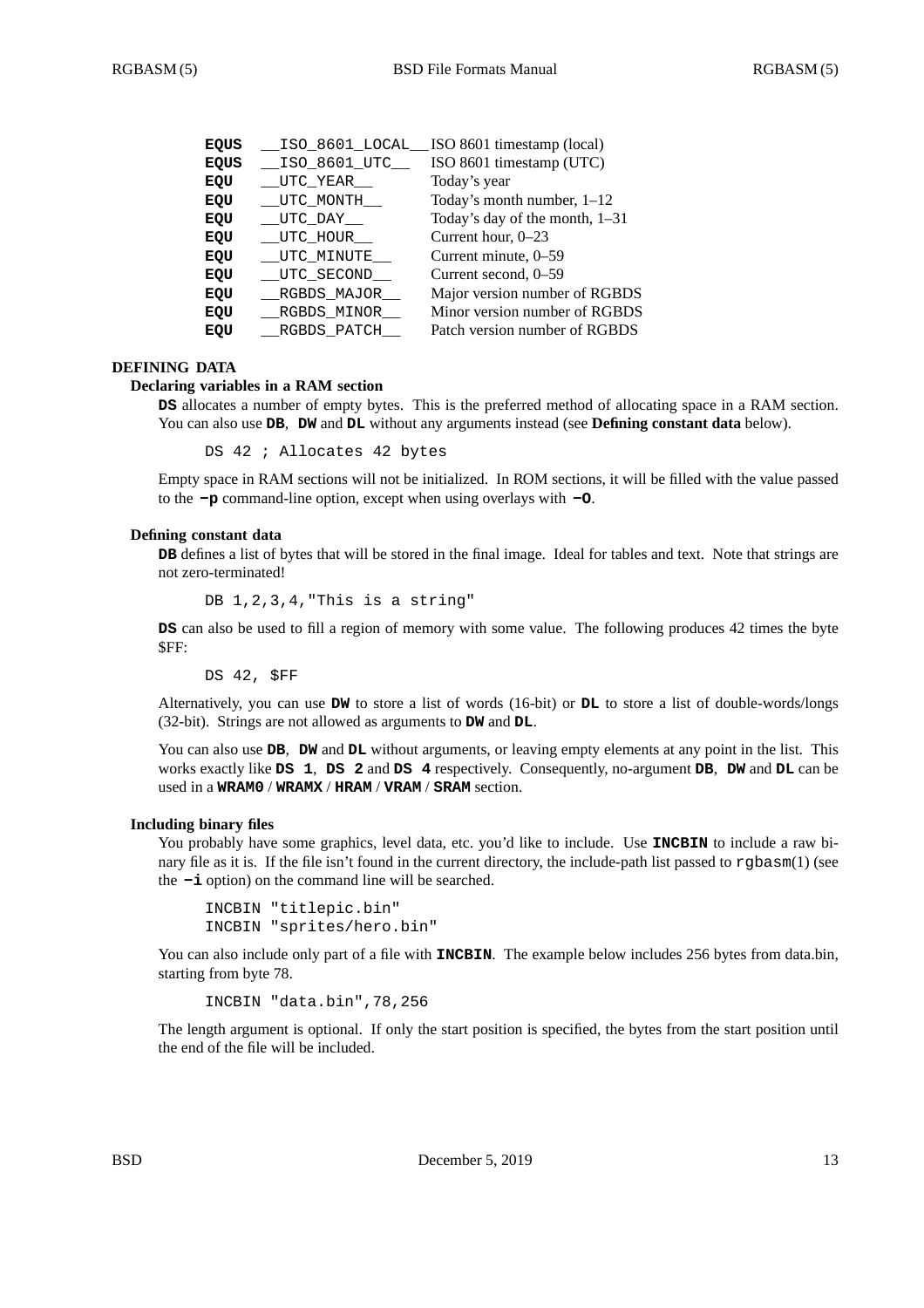## **Unions**

Unions allow multiple memory allocations to overlap, like unions in C. This does not increase the amount of memory available, but allows re-using the same memory region for different purposes.

A union starts with a **UNION** keyword, and ends at the corresponding **ENDU** keyword. **NEXTU** separates each block of allocations, and you may use it as many times within a union as necessary.

```
; Let's say PC = $C0DE here
    UNION
    ; Here, PC = $C0DE
Name: ds 8
    ; PC = $C0E6
Nickname: ds 8
    ; PC = \$COEENEXTU
    ; PC is back to $C0DE
Health: dw
    ; PC = $C0E0
Something: ds 6
    ; And so on
Lives: db
    NEXTU
VideoBuffer: ds 19
    ENDU
```
In the example above, 'Name, Health, VideoBuffer' all have the same value, as do 'Nickname' and 'Lives'. Thus, keep in mind that **ld [Health], a** is identical to **ld [Name], a**.

The size of this union is 19 bytes, as this is the size of the largest block (the last one, containing 'VideoBuffer'). Nesting unions is possible, with each inner union's size being considered as described above.

Unions may be used in any section, but inside them may only be **DS -** like commands (see **Declaring variables in a RAM section**).

## **THE MACRO LANGUAGE**

### **Invoking macros**

You execute the macro by inserting its name.

add a,b ld sp,hl MyMacro ; This will be expanded sub a,87

It's valid to call a macro from a macro (yes, even the same one).

When **rgbasm** sees **MyMacro** it will insert the macro definition (the code enclosed in **MACRO** / **ENDM**).

Suppose your macro contains a loop.

```
LoopyMacro: MACRO
          xor a,a
.loop ld [hl+],a
          dec c
          jr nz,.loop
```
ENDM

BSD December 5, 2019 14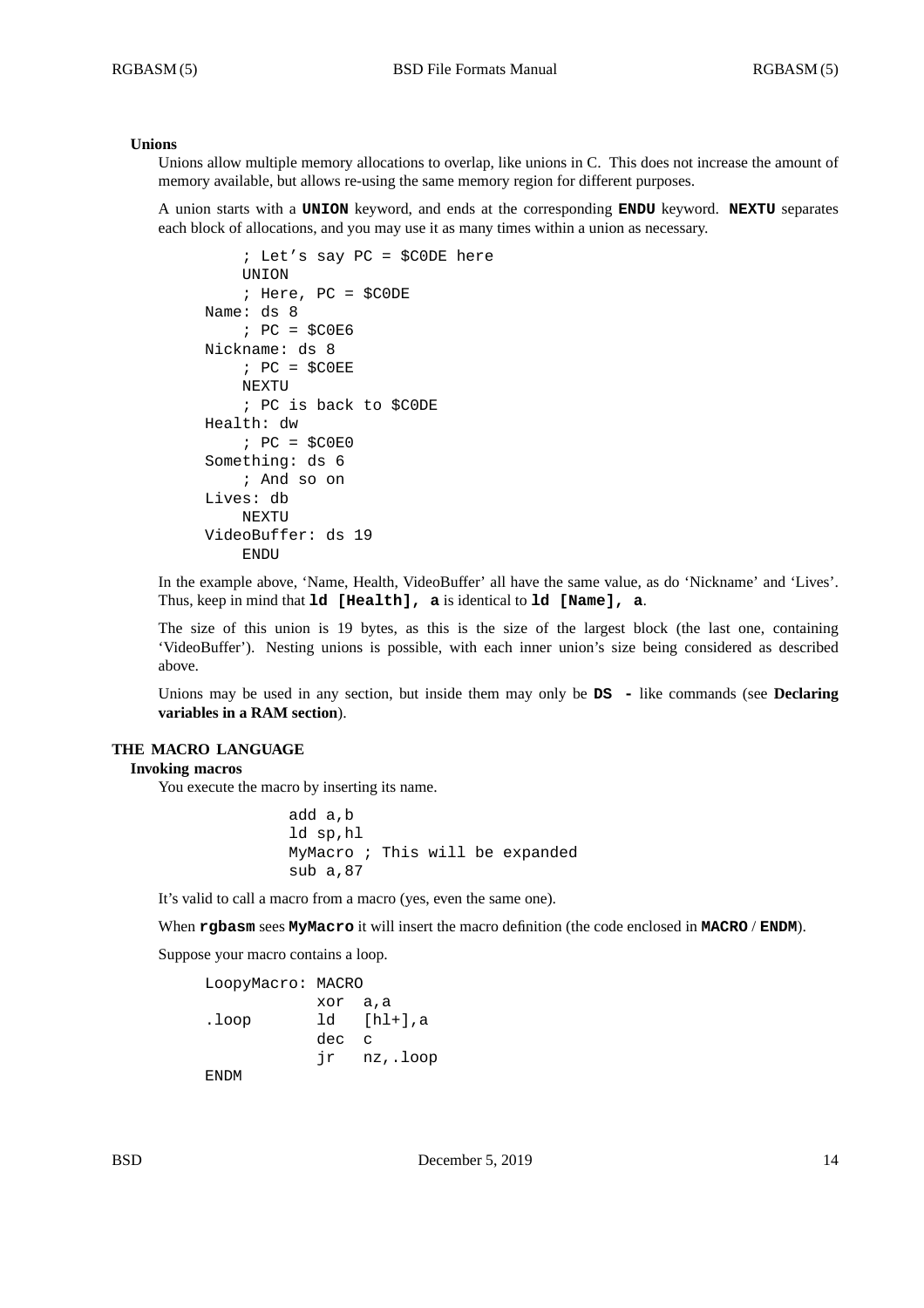This is fine, but only if you use the macro no more than once per scope. To get around this problem, there is the escape sequence **\@** that expands to a unique string.

### **\@** also works in **REPT** blocks.

```
LoopyMacro: MACRO
          xor a,a
lloop@ ld [hl+], a
          dec c
           jr nz,.loop\@
ENDM
```
**Important note**: Since a macro can call itself (or a different macro that calls the first one), there can be circular dependency problems. If this creates an infinite loop, **rgbasm** will error out once a certain depth is reached. See the **-r** command-line option in rgbasm(1). Also, a macro can have inside an **EQUS** which references the same macro, which has the same problem.

It's possible to pass arguments to macros as well! You retrieve the arguments by using the escape sequences **\1** through **\9**, **\1** being the first argument specified on the macro invocation.

```
LoopyMacro: MACRO
            ld hl, \1
            ld \ c, \lambda 2xor a,a
lloop@ ld [hl+], a
           dec c
            jr nz,.loop\@
            ENDM
```
Now I can call the macro specifying two arguments, the first being the address and the second being a byte count. The generated code will then reset all bytes in this range.

LoopyMacro MyVars,54

Arguments are passed as string equates, although there's no need to enclose them in quotes. Thus, an expression will not be evaluated first but kind of copy-pasted. This means that it's probably a very good idea to use brackets around **\1** to **\9** if you perform further calculations on them. For instance, consider the following:

```
print_double: MACRO
    PRINTV \1 ∗ 2
ENDM
    print_double 1 + 2
```
The **PRINTV** statement will expand to PRINTV  $1 + 2 * 2$ , which will print 5 and not 6 as you might have expected.

Line continuations work as usual inside macros or lists of macro arguments. However, some characters need to be escaped, as in the following example:

```
PrintMacro: MACRO
    PRINTT \1
ENDM
    PrintMacro STRCAT("Hello "\, \
                       "world\\n")
```
The comma needs to be escaped to avoid it being treated as separating the macro's arguments. The backslash '\' ( from '\n' ) also needs to be escaped because of the way **rgbasm** processes macro arguments.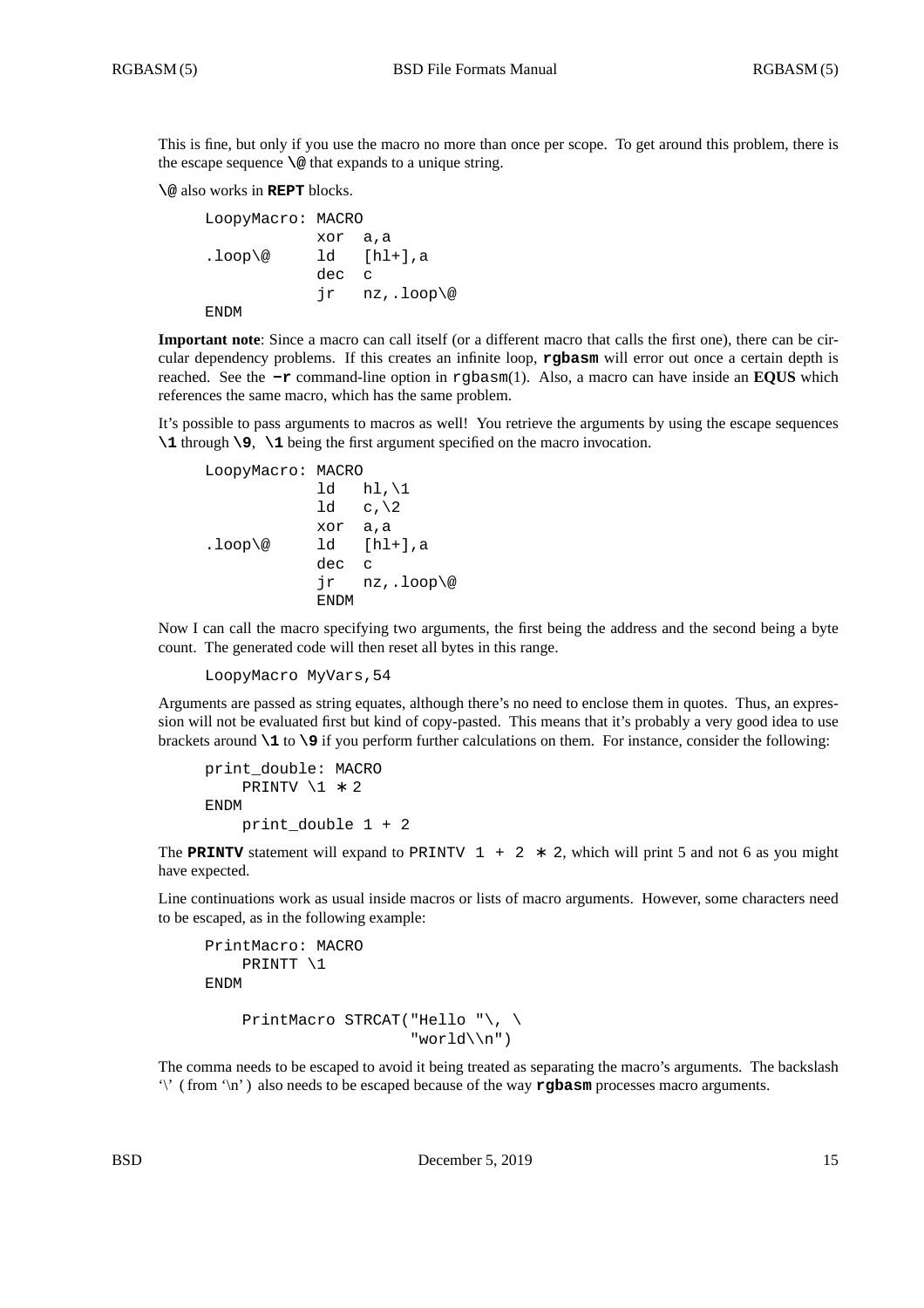In reality, up to 256 arguments can be passed to a macro, but you can only use the first 9 like this. If you want to use the rest, you need to use the **SHIFT** command.

**SHIFT** is a special command only available in macros. Very useful in **REPT** blocks. It will shift the arguments by one to the left, and decrease \_NARG by 1.  $\lceil \cdot \cdot \rceil$  will get the value of  $\lceil \cdot \rceil$ ,  $\lceil \cdot \cdot \rceil$  and  $\lceil \cdot \rceil$ **\3**, and so forth.

This is the only way of accessing the value of arguments from 10 to 256.

**SHIFT** can optionally be given an integer parameter, and will apply the above shifting that number of times.

### **Printing things during assembly**

The next four commands print text and values to the standard output. Useful for debugging macros, or wherever you may feel the need to tell yourself some important information.

```
PRINTT "I'm the greatest programmer in the whole wide world\n"
PRINTI (2 + 3) / 5
PRINTV $FF00 + $F0
PRINTF MUL(3.14, 3987.0)
```
**PRINTT** prints out a string. Be careful to add a line feed ("\n") at the end, as it is not added automatically.

**PRINTV** prints out an integer value in hexadecimal or, as in the example, the result of a calculation. Unsurprisingly, you can also print out a constant symbol's value.

**PRINTI** prints out a signed integer value.

**PRINTF** prints out a fixed point value.

Be careful that none of those automatically print a line feed; if you need one, use **PRINTT** \n.

### **Automatically repeating blocks of code**

Suppose you want to unroll a time consuming loop without copy-pasting it. **REPT** is here for that purpose. Everything between **REPT** and the matching **ENDR** will be repeated a number of times just as if you had done a copy/paste operation yourself. The following example will assemble add  $\alpha$ , c four times:

REPT 4 add a,c ENDR

You can also use **REPT** to generate tables on the fly:

```
\cdot --
; -- Generate a 256 byte sine table with values between 0 and 128
\mathbf{i} \quad -ANGLE = 0.0REPT 256
      db (MUL(64.0, SIN(ANGLE)) + 64.0) >> 16
ANGLE = ANGLE+256.0ENDR
```
As in macros, you can also use the escape sequence **\@**. **REPT** blocks can be nested.

#### **Aborting the assembly process**

**FAIL** and **WARN** can be used to print errors and warnings respectively during the assembly process. This is especially useful for macros that get an invalid argument. **FAIL** and **WARN** take a string as the only argument and they will print this string out as a normal error with a line number.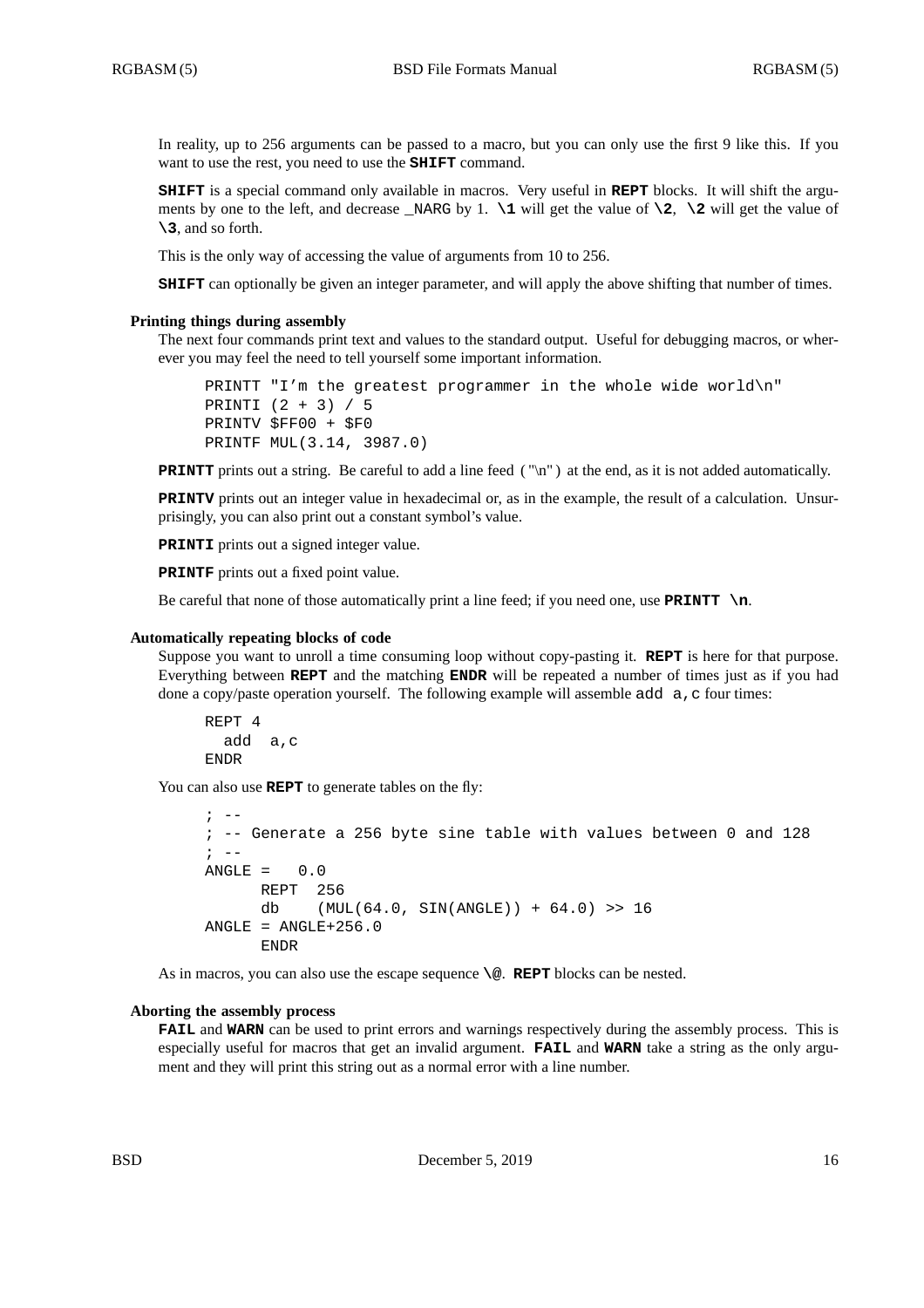**FAIL** stops assembling immediately while **WARN** shows the message but continues afterwards.

If you need to ensure some assumption is correct when compiling, you can use **ASSERT** and **STATIC\_ASSERT**. Syntax examples are given below:

```
Function:
     xor a
ASSERT LOW(Variable) == 0
     ld h, HIGH(Variable)
      ld l, a
      ld a, [hli]
      ; You can also indent this!
      ASSERT BANK(OtherFunction) == BANK(Function)
      call OtherFunction
; Lowercase also works
assert Variable + 1 == OtherVariable
      ld c, [hl]
      ret
.end
      ; If you specify one, a message will be printed
      STATIC_ASSERT .end - Function < 256, "Function is too large!"
```
First, the difference between **ASSERT** and **STATIC\_ASSERT** is that the former is evaluated by RGBASM if it can, otherwise by RGBLINK; but the latter is only ever evaluated by RGBASM. If RGBASM cannot compute the value of the argument to **STATIC\_ASSERT**, it will produce an error.

Second, as shown above, a string can be optionally added at the end, to give insight into what the assertion is checking.

Finally, you can add one of **WARN**, **FAIL** or **FATAL** as the first optional argument to either **ASSERT** or **STATIC\_ASSERT.** If the assertion fails, **WARN** will cause a simple warning (controlled by rgbasm(1) flag **-Wassert**) to be emitted; **FAIL** (the default) will cause a non-fatal error; and **FATAL** immediately aborts.

#### **Including other source files**

Use **INCLUDE** to process another assembler file and then return to the current file when done. If the file isn't found in the current directory, the include path list (see the **-i** option in rgbasm(1)) will be searched. You may nest **INCLUDE** calls infinitely (or until you run out of memory, whichever comes first).

INCLUDE "irq.inc"

### **Conditional assembling**

The four commands **IF**, **ELIF**, **ELSE**, and **ENDC** let you have **rgbasm** skip over parts of your code depending on a condition. This is a powerful feature commonly used in macros.

```
IF NUM < 0
  PRINTT "NUM < 0\n"
ELIF NUM == 0PRINTT "NUM == 0 \n\ln"
ELSE
  PRINTT "NUM > 0\n"
ENDC
```
The **ELIF** (standing for "else if") and **ELSE** blocks are optional. **IF** / **ELIF** / **ELSE** / **ENDC** blocks can be nested.